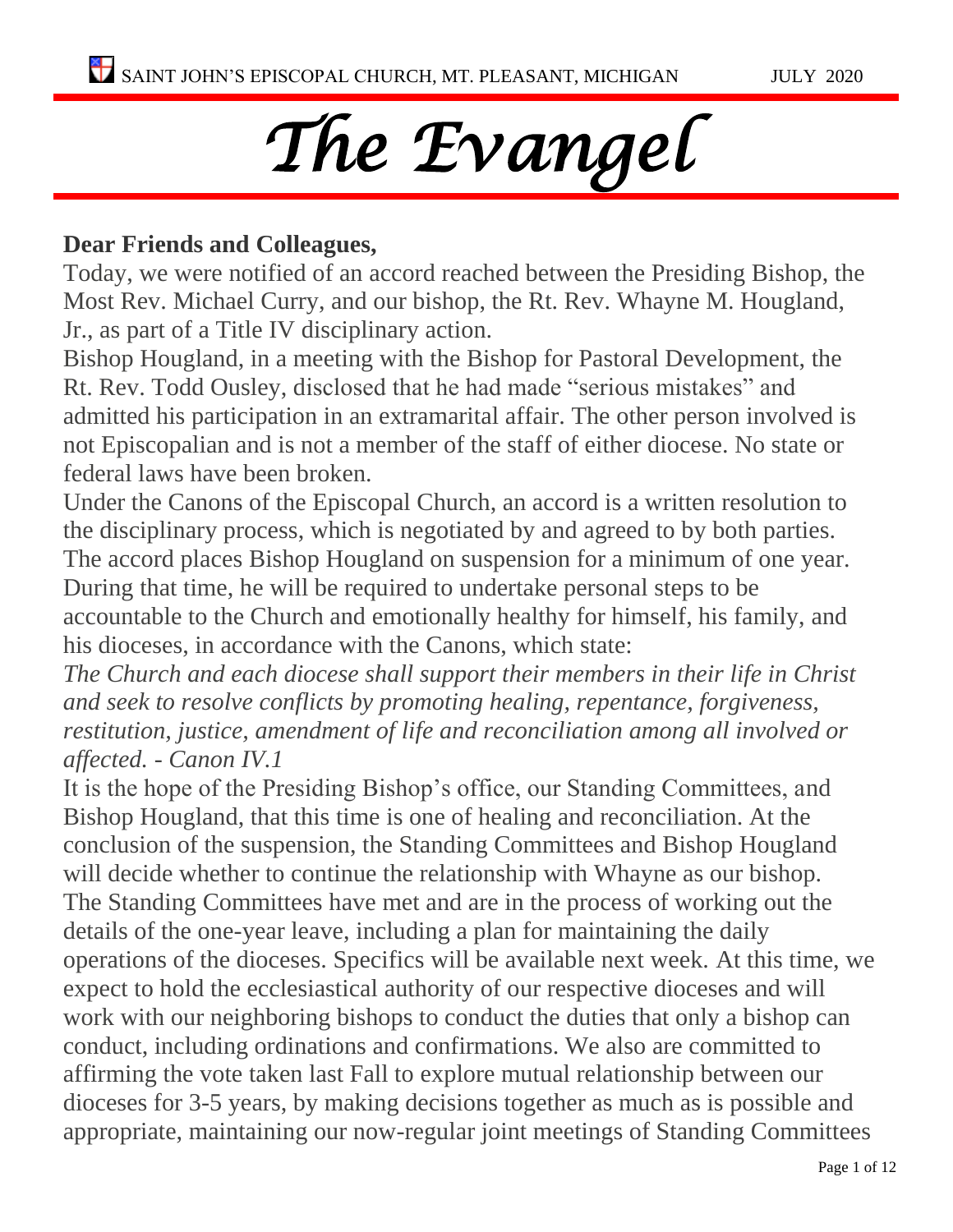$\bullet$  SAINT JOHN'S EPISCOPAL CHURCH, MT. PLEASANT, MICHIGAN  $\bullet$  JULY 2020

and staffs, as well as continuing all other ongoing and potential ministry collaborations.

We ask that you not be in contact Bishop Hougland directly. Any notes may be forwarded to him through Canon Bill Spaid, **[wspaid@edwm.org](mailto:wspaid@edwm.org)**, or may be mailed to the Western Michigan diocesan office.

Know that we are praying for you, the people of Eastern and Western Michigan, and we ask your prayers for your elected leadership, as well as for your diocesan staffs, Bishop Whayne and Dana, and for each other.

### **Yours in Christ, The Standing Committees of the Episcopal Dioceses of Eastern and Western Michigan**

| <b>Dave Croal, President</b>         | <b>Janet Huff-Worvie,</b>   |
|--------------------------------------|-----------------------------|
| St. Mark's, Coldwater                | <b>President</b>            |
|                                      | St. John's, Otter Lake      |
| <b>The Rev. Jodi Baron</b>           |                             |
| St. Philip's, Beulah & Holy Trinity, | <b>The Rev. Brian Chace</b> |
| Manistee                             | <b>Trinity, West Branch</b> |
| <b>Martha Bartlett</b>               | <b>Gary Grinn</b>           |
|                                      |                             |
| St. James, Pentwater                 | St. Paul's, Gladwin         |
| <b>Anne Davidson</b>                 | <b>The Rev. Dan Scheid</b>  |
| St. Mark's, Coldwater                | St. Paul's, Flint           |
| The Rev. BJ Heyboer                  | The Rev. Lydia Speller      |
| St. Mark's, Newaygo                  | Grace, Port Huron           |
|                                      |                             |
| The Rev. Diane M. Pike               |                             |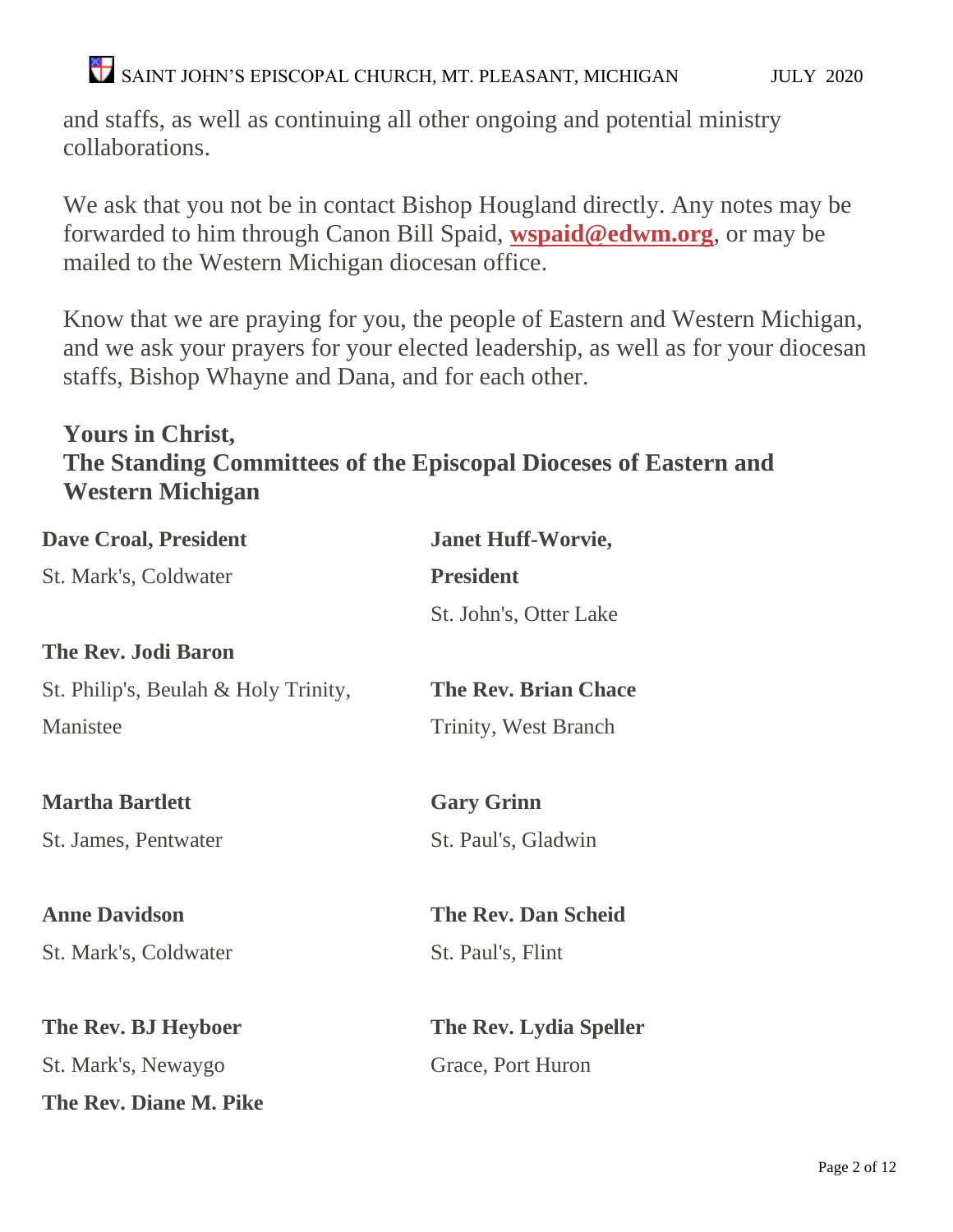# $\blacktriangle$ SAINT JOHN'S EPISCOPAL CHURCH, MT. PLEASANT, MICHIGAN JULY 2020

Southwest Michigan Episcopal Covenant

**Bill Thewalt**

St. Christopher's, Grand Blanc

### **Carole Redwine**

St. Philip's Episcopal Church in Grand Rapids

### **The Rev. Dr. Randall Warren**

St. Luke's, Kalamazoo

### **To the Clergy and People of the Episcopal Dioceses of Eastern and Western Michigan,**

I will not have the ability to personally speak to you individually or as a group, but I appreciate the opportunity for you all to hear from me. I have not honored my ordination vows or my wedding vows, nor have I honored the faith and trust you set in me. I have much personal work to do to be healthier and rebuild my relationships.

I apologize to the people of these dioceses for betraying my sacred oath to be a wholesome example for the entire flock of the Church.

I apologize to the staff of the dioceses for abandoning you to pick up the pieces of my error.

I apologize to the clergy for my gross lapse of moral judgement, thereby damaging our sacred relationship under orders and weakening our moral authority.

I apologize to the Presiding Bishop and the members of the House of Bishops for not living up to the standards of behavior and conduct expected for Bishops and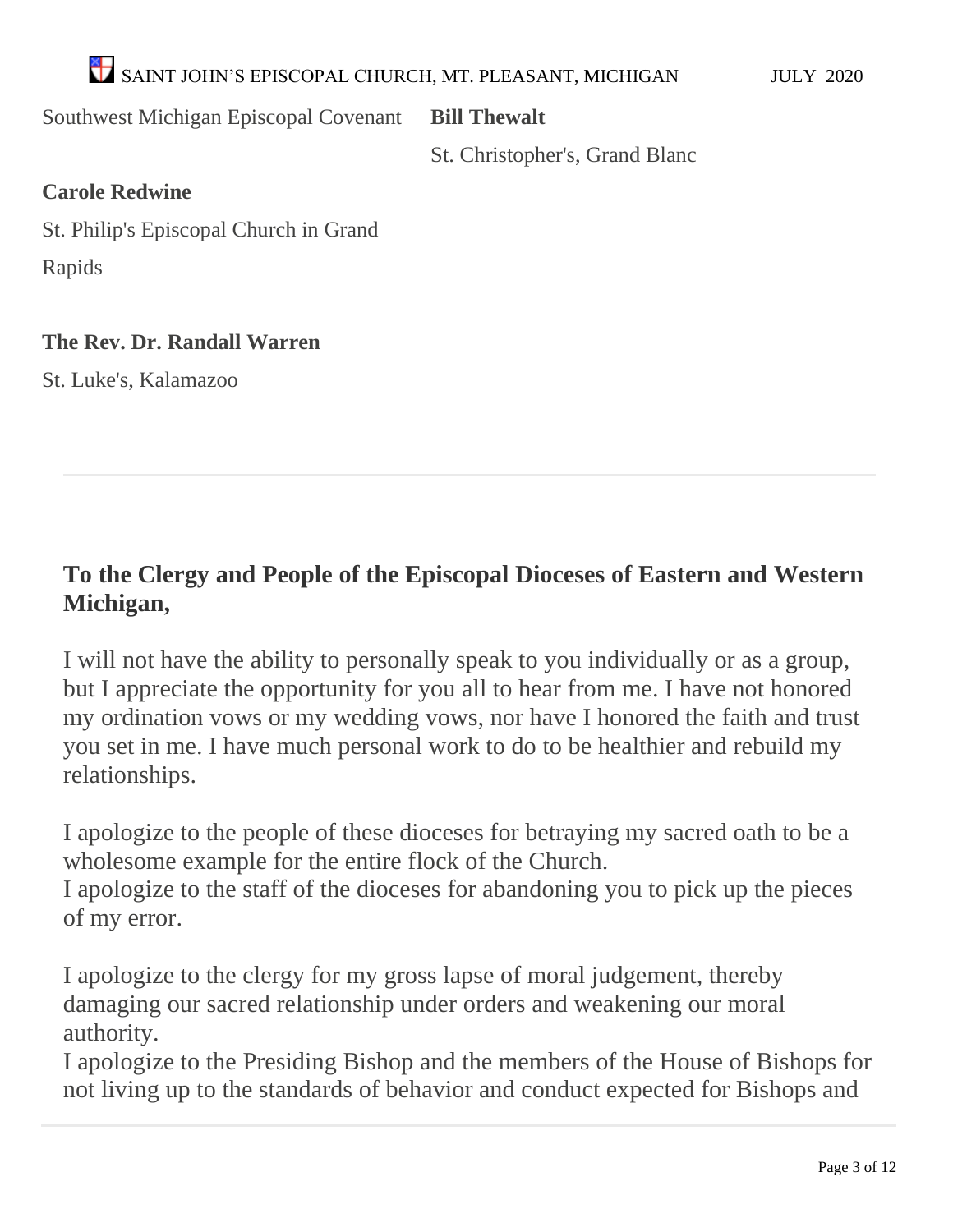### $\blacktriangleright$  SAINT JOHN'S EPISCOPAL CHURCH, MT. PLEASANT, MICHIGAN  $\textsc{JULY}$  2020

for damaging our credibility and respectability as moral leaders in society at large.

I apologize to the other party and her family for disrespecting their relationship. And most of all, I apologize to Dana, our daughters, and our extended families for my betrayal of their gracious abiding love.

I do not yet fully understand why I behaved in this manner, but I alone am responsible for my actions and the discipline that the Presiding Bishop and I have agreed to. Over the next year, I will carefully and fully examine what I need to do to be the person you and I expect me to be. During this time, I will be repentant, take the steps I need to amend my life, and request forgiveness from those I have wronged. I am thankful for the grace of the Holy Spirit and the promise of forgiveness for those who are truly repentant. I will do the work. Thank you, Presiding Bishop for your pastoral care and for your hard discipline, I need them both.

Thank you, Standing Committees for your leadership in this difficult time and for your graciousness to me in this difficult moment.

Thank you for your continued prayers and ongoing support and concern for Dana and our family

. **Humbly, Whayne M. Hougland, Jr.**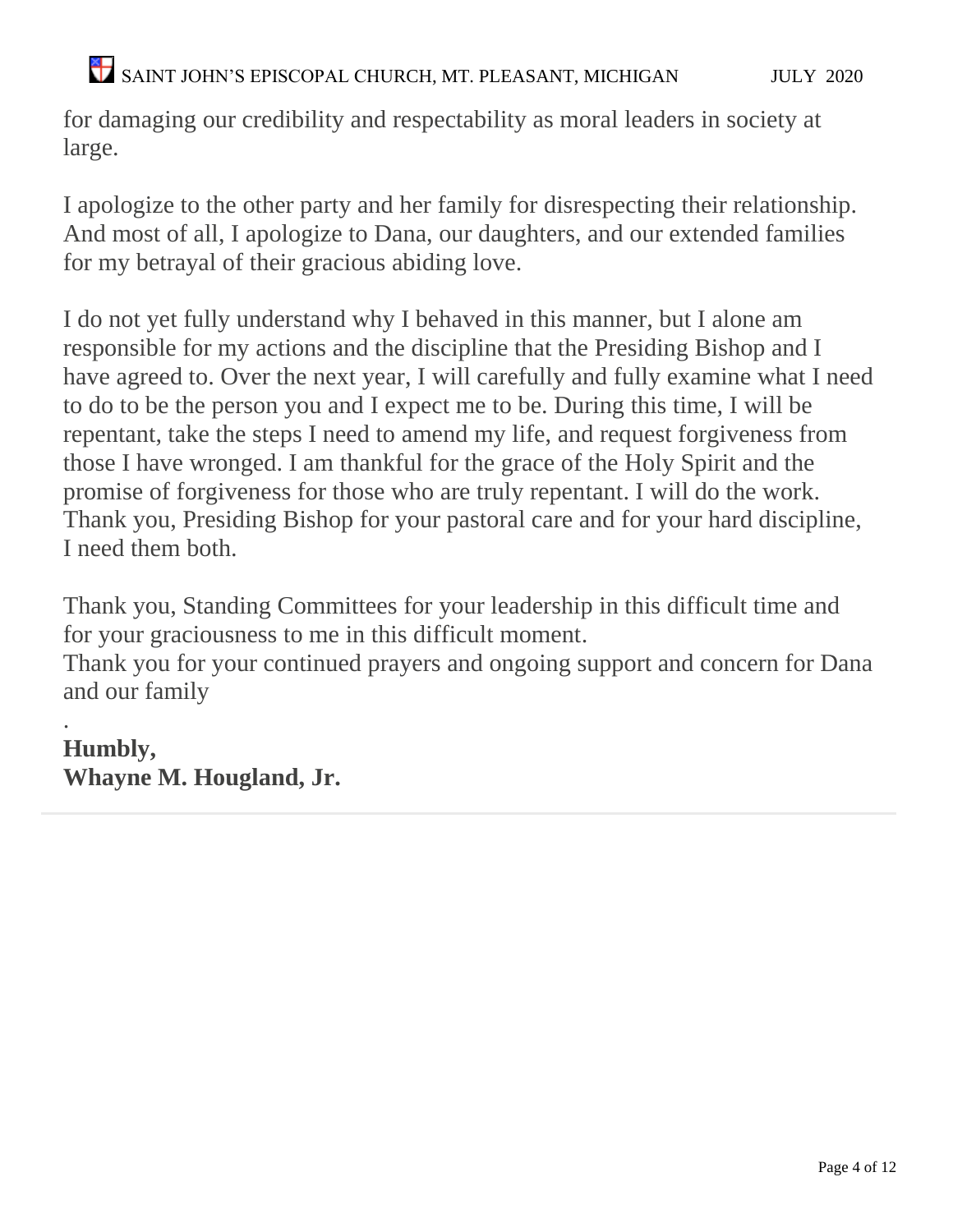

**Remember Our Homebound Members** Stop by to visit or drop a card to our parish members who are homebound.

**Alma Dickerson** 461 E. Wing Rd., Mt. Pleasant 772-2516.

### **St. John's Prayer Group**

If you wish to add or remove names from the Prayer List, please call Nancy Fulton, 773- 7193, Sandy Wood, 773-9326, Martha Rarick, 773-7510, the



church or email Pamela Dingman, [padingman@hotmail.com.](mailto:padingman@hotmail.com) Thank you.

T



### **Home Communion**

Just a reminder: you should let the parish office know if you are ill and wish to receive communion or a visit from either the clergy or a Lay Eucharistic Minister.



| George Clapp               | 3              |
|----------------------------|----------------|
| <b>Hazel Hart</b>          | $\overline{4}$ |
| Ann Marie (Brockman) Orren | 8              |
| Olivia Ohler               | 11             |
| Karen Varanauskas          | 15             |
| <b>Sally Goodrow</b>       | 16             |
| <b>Charles Sherwood</b>    | 17             |
| <b>Joyce Baugh</b>         | 19             |
| Valarie (Wood) Boman       | 19             |
| <b>Claudette Schaffer</b>  | 21             |
| <b>Bernice Cole</b>        | 22             |
| Sam Raisanen               | 24             |
| Ford Dingman               | 25             |
| Kendall Klumpp             | 26             |
| <b>Bob Cosan</b>           | 28             |
|                            |                |

| George & Diana Clapp       |    |
|----------------------------|----|
| David & Jennifer Dingman   | 11 |
| Henry & Nancy Fulton       | 13 |
| Ralph Baber &              | 15 |
| Karen Varanaauskas         |    |
| Eric & Jessica Vinciguerra | 15 |
| Sam & Lara Raisanen        | 20 |
| Clancy & Pat DeLOng        | 25 |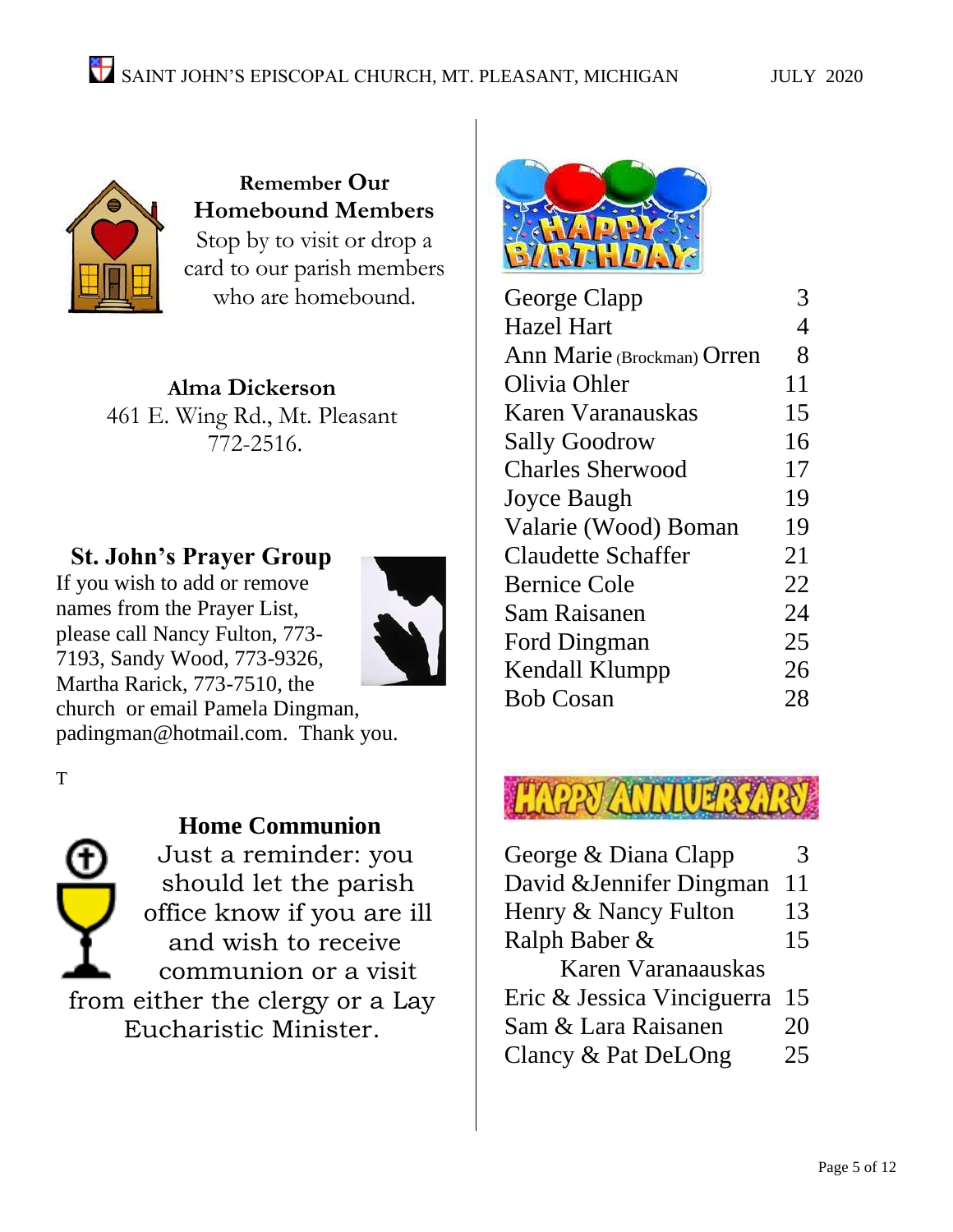## Outside the Tent

"May my words be a lamp to our feet, and a light to our path."

Through the years I have written a monthly column reflecting on a deacon's perspective of our world and our ministries. The only exception was the two weeks in June that Henry and I spent at a rental cottage in the Saugatuck dunes: no wisdom, just a tantalizing photo of Lake Michigan.

This year the world is different. The Corona virus has wiped out our two weeks in Saugatuck, our four days of theater in Stratford, Ontario, holiday cookouts, and many other smaller events. I have filled much of that time working in our flower and herb gardens, but I have also been plagued with physical ailments and mental health issues that have caused me to retreat into myself. Fortunately I have good health care, which has allowed me to explore the reasons for my memory loss, constant aches, and debilitating anxiety.

As we look forward—I hope !—to the winding down of the virus, I am certain that we pray for a life returned to "normal." We long for the world as it was so few months ago. In this time of transition, my prayers are with you, and I ask that you hold me in prayer as I struggle to be my old self.

Peace, Nancy

.

### **During this period when St. John's is closed, your financial support gifts may be sent in the following ways:**

- 1 Mail to the church office. 206 W. Maple Street Mt. Pleasant, MI 48858
- 2. Drop off through the mail slot at the church office door.
- 3. Pay by credit card. Call Clancy DeLong at (989) 400-6546 to provide card information.

### **NO CONTACT METHOD OF GIVING**

The Western Michigan Diocese has contracted with an online giving platform to assist parishes during this crisis. This is a safe, paperless way of giving through direct debit or credit card. To take advantage of this program, please click on the following link <http://givingtools.com/give/1276/2180> Clancy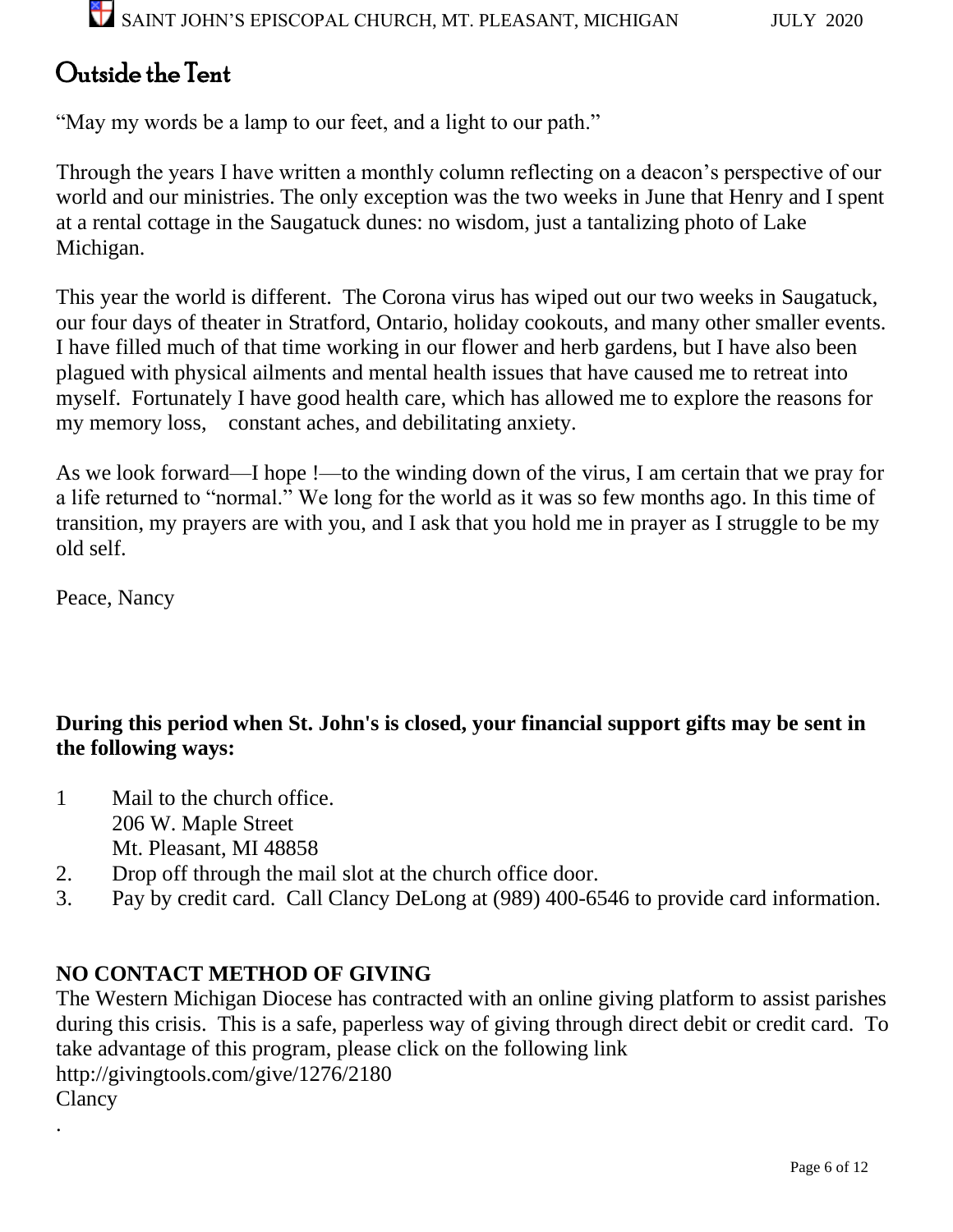### **Minutes for St. John's Vestry Meeting** June 14**, 2020, 11:30 a.m. via Zoom**

S

Present: Adam Baker (clerk), David Shirley, Ella Jo Regan, Tom Cochrane, Nancy Herman-Kinney, Eric Vinciguerra, DJ Proctor, Ulana Klymyshyn Guests: Rev. Sr. Diane Stier, Alice Ciccu

Sr. Diane opened with a prayer.

Tom moved approval of minutes from May 17. Ella seconded. Vestry approved.

Sr. Diane completed her pastoral report. The diocese is considering organizing voter registration for the upcoming elections as part of our ministry. She will coordinate with League of Women Voters.

David provided an update on the Bishop's reopening plan. The governor lifted her stay-at-home order, but the diocese is still in Phase I of the reopening plan. We were given permission to resume the rector search. The Bishop will give us 10 days' advance notice before moving to Phase II. Parish curbside recycling pickup has resumed. The Clean and Bright Laundry Service may resume at the start of Phase II with the use of face masks and social distancing.

Adam provided an update on the Search Committee. The Search Committee has resumed and is in the process of scheduling a meeting with Canon Missioner Anne Hallmark to discuss the next steps.

Nancy provided her Buildings and Grounds report. The sprinkler system will be turned on next week. Our janitorial service will be notified 14 days in advance of reopening in Phase III. She is exploring a vendor for a large supply of sanitizing liquid.

Tom reported that Church School is up and running on Wednesday mornings. The interest was high when it resumed, but attendance so far has been on the low side.

Ulana updated the Vestry on the Good News Garden. The garden is planted and fertilized. More volunteers are needed for weekly watering and weeding. She also updated the Vestry on the activities of the Weekly Connection discussions on Wednesday nights.

David reported that Chase will marry his fiance in August and will be moving to Bowling Green, Kentucky, where Chase has a graduate assistantship at Western Kentucky University and his wife has teaching positions in the public schools and community college. Eric will be Choirmaster *pro tempore* for the 2020/2021 academic year starting on or about August 1.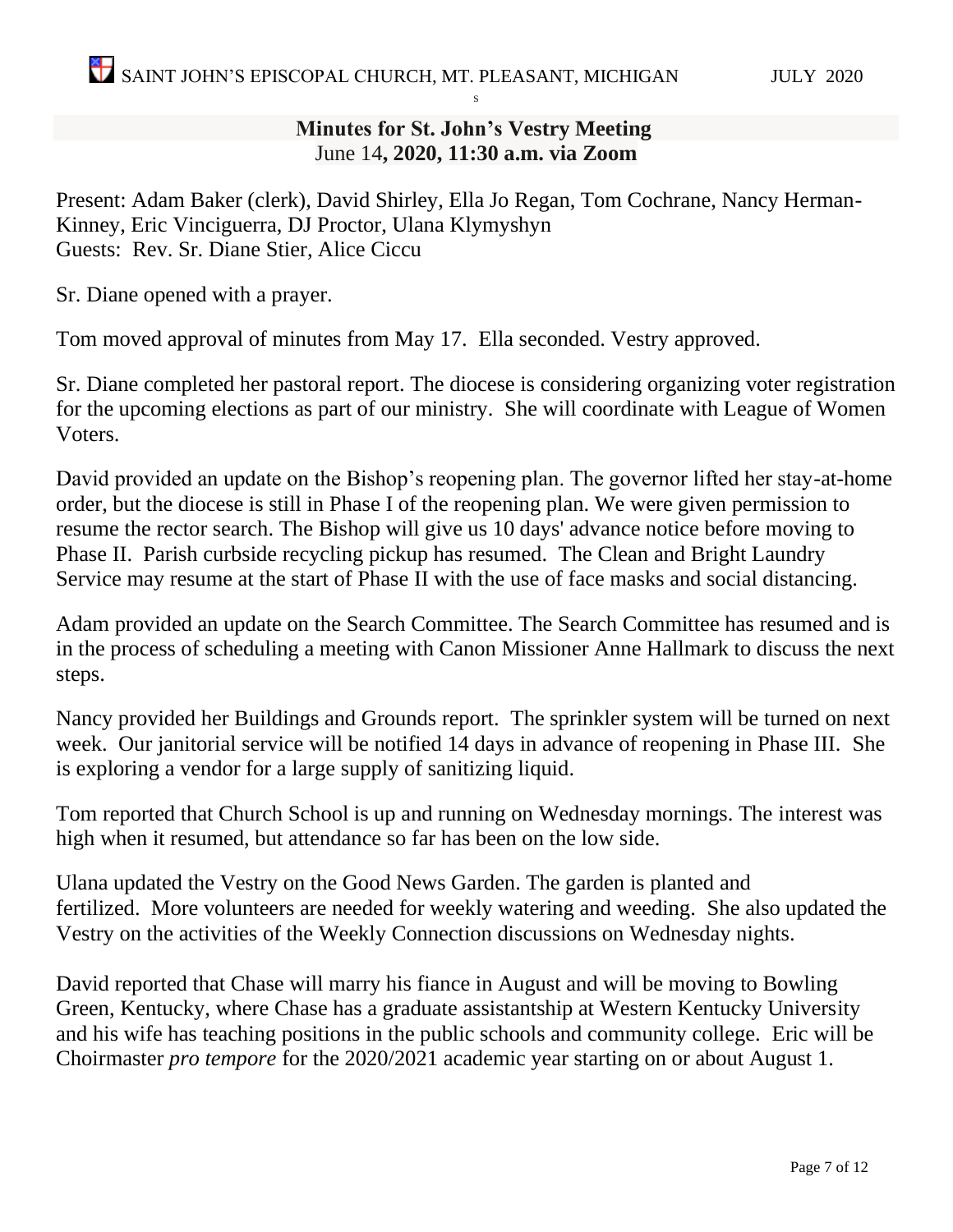# $\bullet$  SAINT JOHN'S EPISCOPAL CHURCH, MT. PLEASANT, MICHIGAN  $\bullet$  JULY 2020

David also reported he would like to create a task force to handle reopening the church. It will start to meet when the parish enters Phase II. He will chair it and he nominated the following members to serve: Rev. Sr. Diane Stier (Liturgy), Nancy Kinney (Building & Grounds), Pam Dingman (Altar Guild), Clancy DeLong (Finance), Dennis Flynn (Music), Alice Ciccu (Communications).

Ella asked if there was any way to bring access to Zoom to congregants who do not have access to it. Alice and Sr. Diane will explore options.

Tom moved that Vestry adjourn. Ella seconded. Vestry adjourned.

Next Vestry meeting is scheduled for July 12, 11:30 a.m. via Zoom.

Respectfully submitted,

Adam Baker, Clerk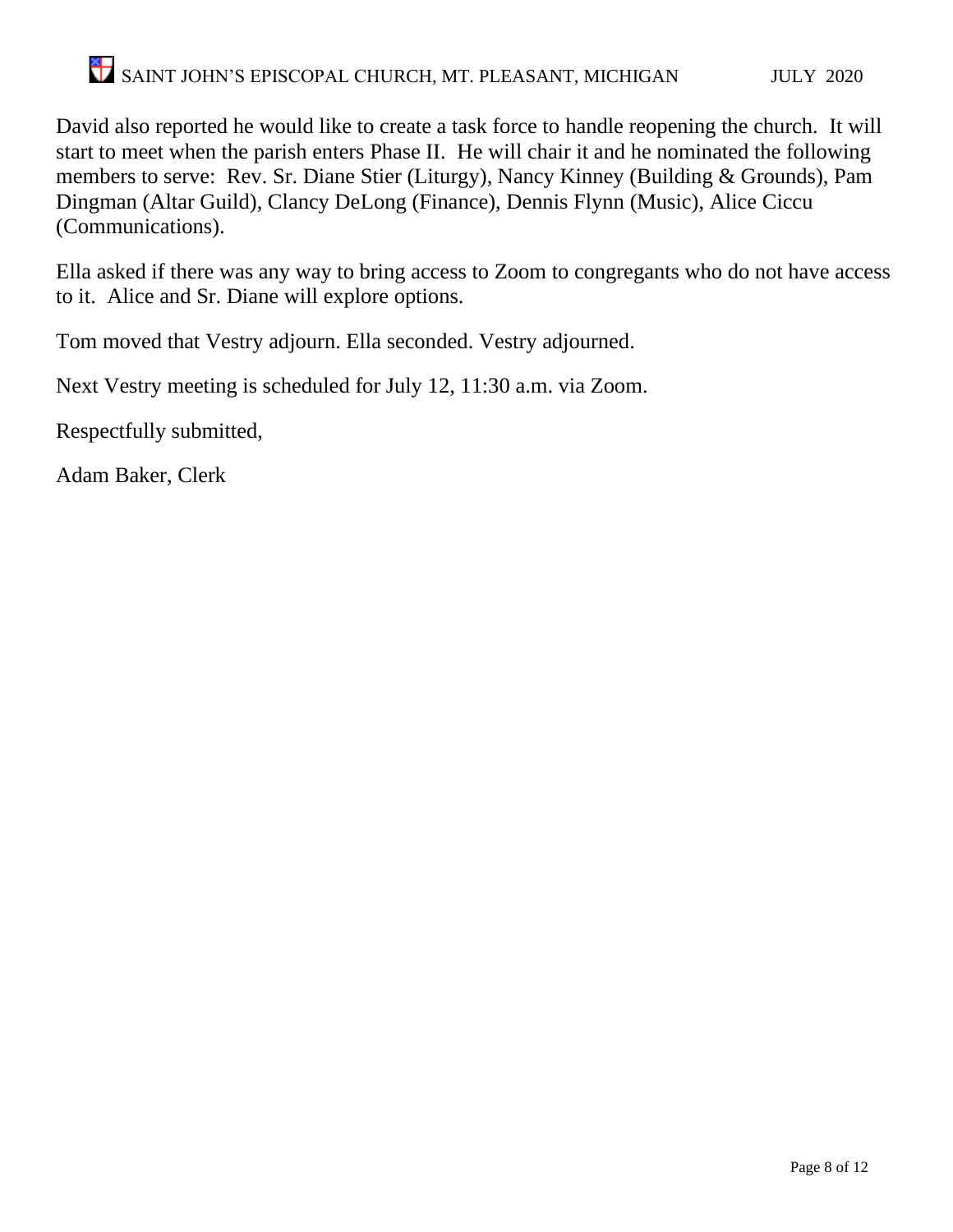#### **May 2020 Financial Report**

Below is a summary of operating fund activity through the end of May (41.67%).

| Operating fund receipts over (under) expenditures \$ 272.18 |  |
|-------------------------------------------------------------|--|

Through May, pledges received down nearly 3%. Please confirm that your pledge is up to date.

#### **Cash balances on May 31, 2020 are as follows:**

| Capital Campaign funds balance on May 1, 2020 \$ 19,477.27  |  |
|-------------------------------------------------------------|--|
| Capital Campaign funds balance on May 31, 2020 \$ 18,476.58 |  |

#### **Capital Fund Activity For May:**

|--|--|--|--|--|--|

### **BUILDING PROJECT**

 Total Capitalized Expenses...............................\$ 442,345.71 Non-Capitalized Expenses (Bank Fees/Interest) ...27,912.42

#### **Subtotal...........................................\$ 470,258.13**

| <b>Anticipated Expenses:</b> |  |
|------------------------------|--|
|                              |  |
|                              |  |

**TOTAL PROJECT COST......................\$ 475,910.92**

**Outstanding mortgage balance as of May 31, 2020 ....................\$ 97,062.69**

**Clancy DeLong Treasurer**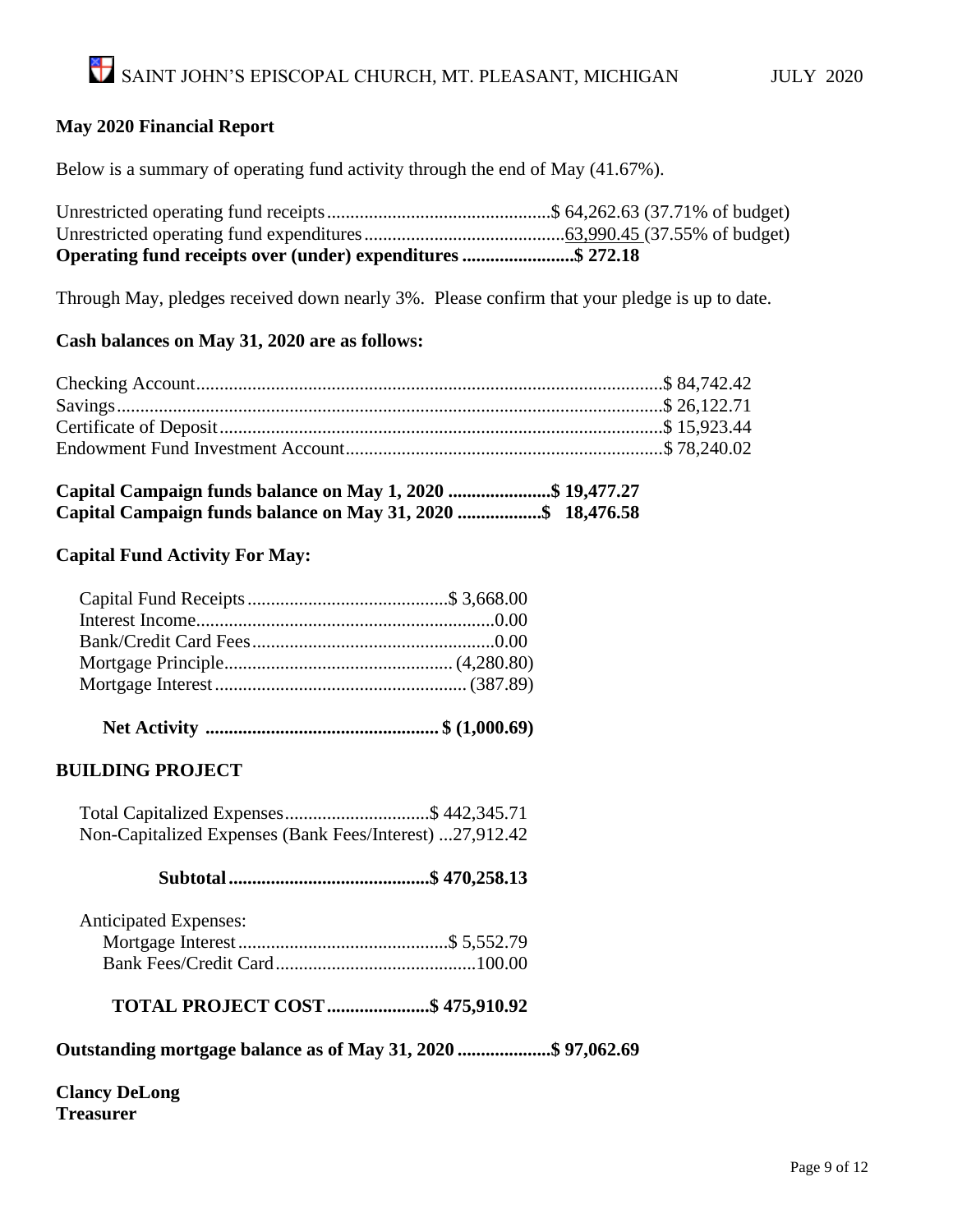### **NGLICAN WORTHIES**

### 358. Schereschewsky, Samuel Isaac Joseph (1831-1906) Bishop of Shanghai

Schereschewsky is commemorated in the American edition of *Lesser Feasts and Fasts* on 14 October, although he was not American born. He was a native of Tauroggen, Lithuania, orphaned as a boy, and raised by a half-brother. Showing unusual aptitude, he was naturally sent to school to become a rabbi. This was the beginning step of almost thirty years searching for the most suitable vocation to follow in Christ's kingdom. At school Joseph (the name he preferred) was given a copy of a New Testament in Hebrew, an unusual gift, inasmuch as for rabbinical Jews what is considered holy scripture is just the Old Testament, specifically the Pentateuch. The New Testament had been published by the London Society for Promoting Christianity among the Jews. This publication seems like a hopeless venture, but it had its intended effect on young Schereshewsky.

With the study of this volume he underwent a profound conversion experience; an anonymous biographer states that Joseph was convinced that "in Jesus the Messianic prophecies of the Old Testament and the age [and the hopes] of his people had been fulfilled." In other words, Joseph had become a Christian. Here began ten years of study and some uncertainty over which denomination could best serve his desire to serve Christ's people.

He began a program to inform himself completely in Christian theology. First in Frankfort, in German, then to the University in Breslau, where he learned German. Good at languages like so many eastern Europeans, he already spoke Russian, Polish, and Yiddish. In 1854 Joseph decided to emigrate to this country. In New York visited Jews, converts like himself. The next year he was baptized "by immersion," as he was then a Baptist. Then he became a Presbyterian and studied at Western Theological Seminary in Pittsburgh. Two years later, dissatisfied, he chose to become Episcopalian, and went back to New York to study at General Theological Seminary (Wayne Nicholson's alma mater). Apparently he did not finish his studies, because he finally decided he wanted to go to China as a missionary. He was ordained a deacon in 1859, his final move.

Missions in the Victorian period—as well as in this country—were "in the air," partnered with the Christians of British and other countries to colonize various parts of the Far East and convert these ancient people to western ways. Principal among the English speakers was to teach them all with their conglomeration of religions to become Christian. The favorite destination of English-speaking churches was the ancient civilization of China. There had been Protestant missionaries in China at least till the 1830s. It had become a huge enterprise, first only men, then women, operating schools, universities, and hospitals. Some families settled in and lived comfortable lives in "western" housing, and sending their children to English schools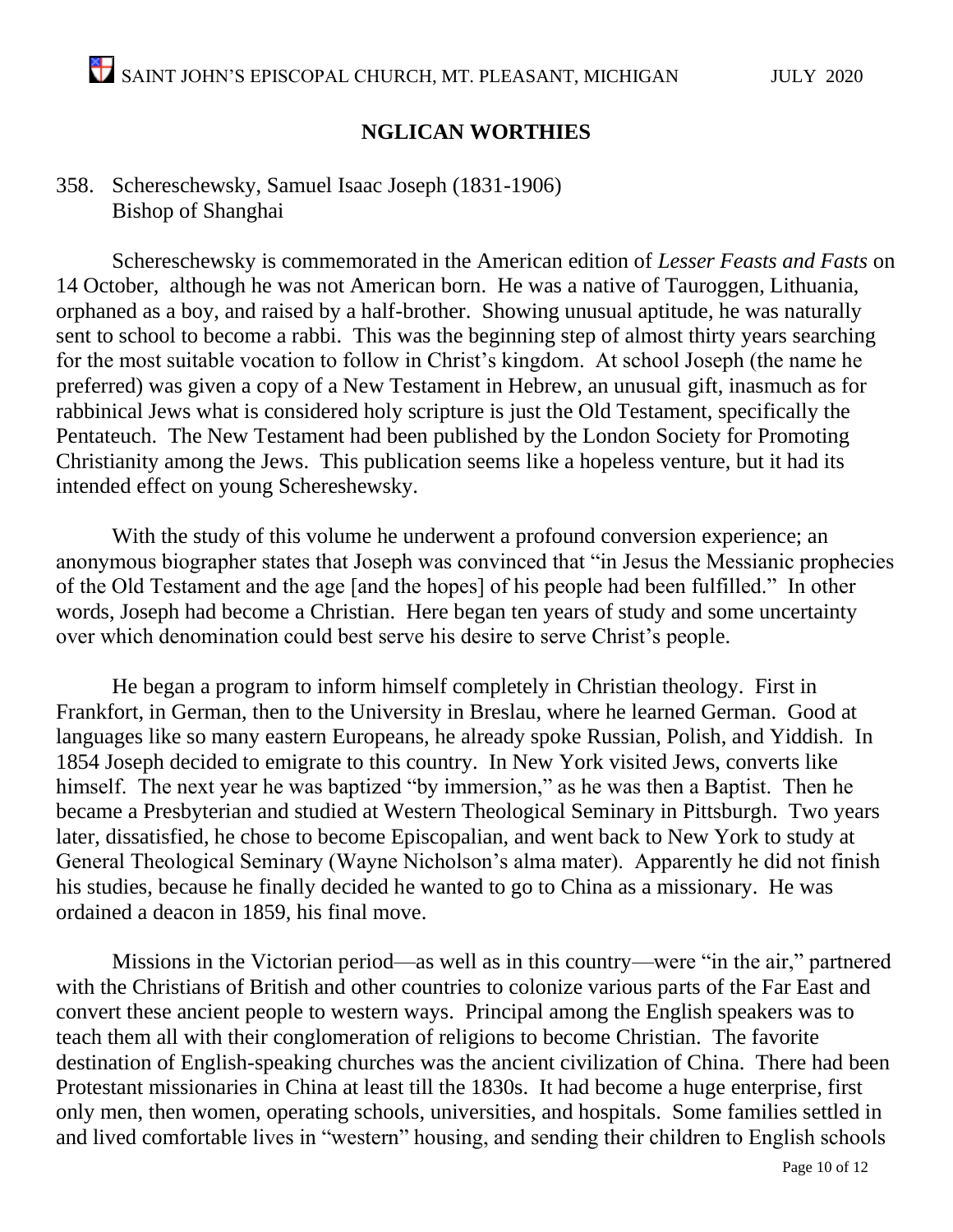in the area. At the same time as missionaries sought through preaching to convert this ancient and vast population to Christianity, commercial interests sought to develop China as a colony in all but name.

Schereschewsky arrived in Shanghai in December in 1859 with another bishop, who ordained him to the priesthood the following year. He was assigned to Peking (the capital) with responsibilities on the Peking Translation Committee. As all missionaries come to realize, one cannot make progress in conversion without a scripture translated into their native tongue. This was a task at which Schereschewsky was especially apt. In 1867 he began to work on the Bible, converting it into Mandarin; the Psalms into the popular dialect spoken in Shanghai. Later he did the Prayer book.

After a visit to this country for his health, he was first offered the see of Shanghai. He declined, wondering whether the see would be divided. It was a huge district, encompassing China and Japan. The present bishop, Channing Moore Williams, wanted it divided. When it finally was, Schereschewsky accepted the Chinese half. His special project was to establish a college. This was realized in 1877, St. John's University.

Schereshewsky suffered a stroke in 1887, in which he was partially paralyzed. Two years later he resigned the bishopric and retuned to this country. In 1895 he went back to China, though he became, in Marshall Broomhall's words, "paralyzed in every limb, and with his powers of speech partly gone, sitting for nearly twenty-five years in the same chair, steadily and painfully typing out with two fingers his Mandarin translation of the Old testament and Easy Wen-li translations of the whole Bible." He published new translations of both testaments three years later.

His final years were spent in Tokyo with assistants in Chinese and Japanese, and died in 1906. He was buried in Tokyo.  $\blacksquare$